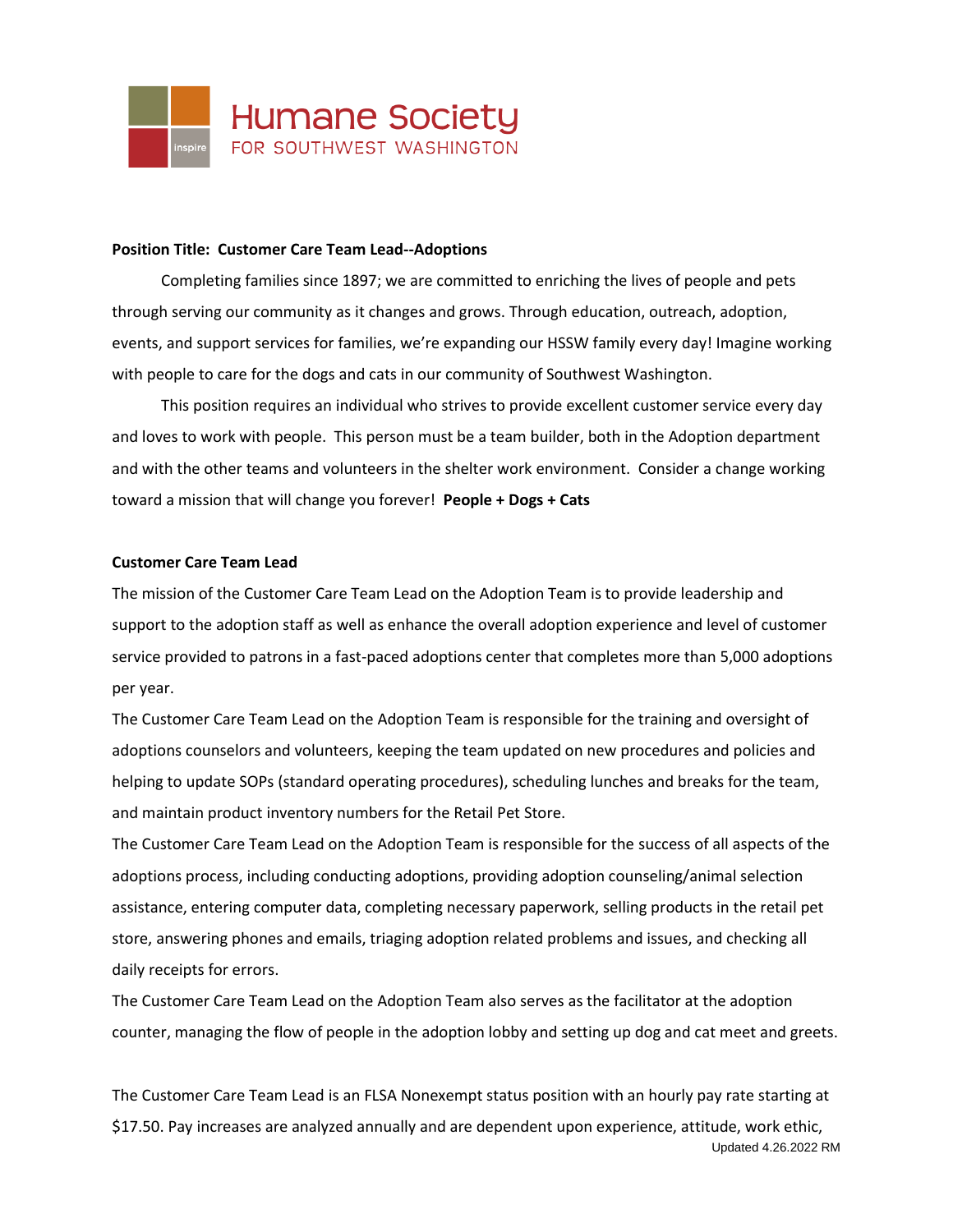commitment to teamwork, learning ability, skill level core competencies and organizational budget. There are opportunities for growth and pay increases when the lead is cross trained in both the Admissions and Adoptions departments.

## **Benefits**

In addition to serving in an organization with a compassionate and strategic purpose; full time employees currently enjoy health, dental and vision insurance benefits that become effective the first of the month after hire, paid time off that includes floating holidays, matching percentage 401 (k) retirement plan that begins the first of the month after hire and has a 3-year graded vestment schedule, employee assistance program that includes all household member access, Section 125 FSA Cafeteria Plan for out of pocket health and/or dependent day care expenses, numerous employee discounts that include partner organizations and access to affordable life, disability and accidental supplemental insurance.

## **The Ideal Applicant**

- Displays interest, enthusiasm, and an affinity for customer service and working with both animals and the people who love them.
- Demonstrates an attitude of being in service; using good judgment; maintaining a positive outlook; and, ideally, a sense of humor.
- Works well on teams and demonstrates an attitude and commitment to collaboration with a sincere interest in helping others succeed.
- Is committed to achieving excellence individually and as a part of the team.
- **Exhibits an approach to adaptability through overcoming obstacles to achieve results, remaining** flexible and open to new ideas, recognizes and encourages others to understand changes in work tasks, situations, and environment as the basis and value for transformation.
- Is committed to personal and professional development through life-long learning.

# **Primary Duties and Responsibilities**

- Provide quality service to customers, volunteers, and staff, recognizing their individual contributions to the success of our organization.
- Assist with the hiring, training and supervising staff, volunteers, and workforce partners to perform essential duties efficiently and effectively.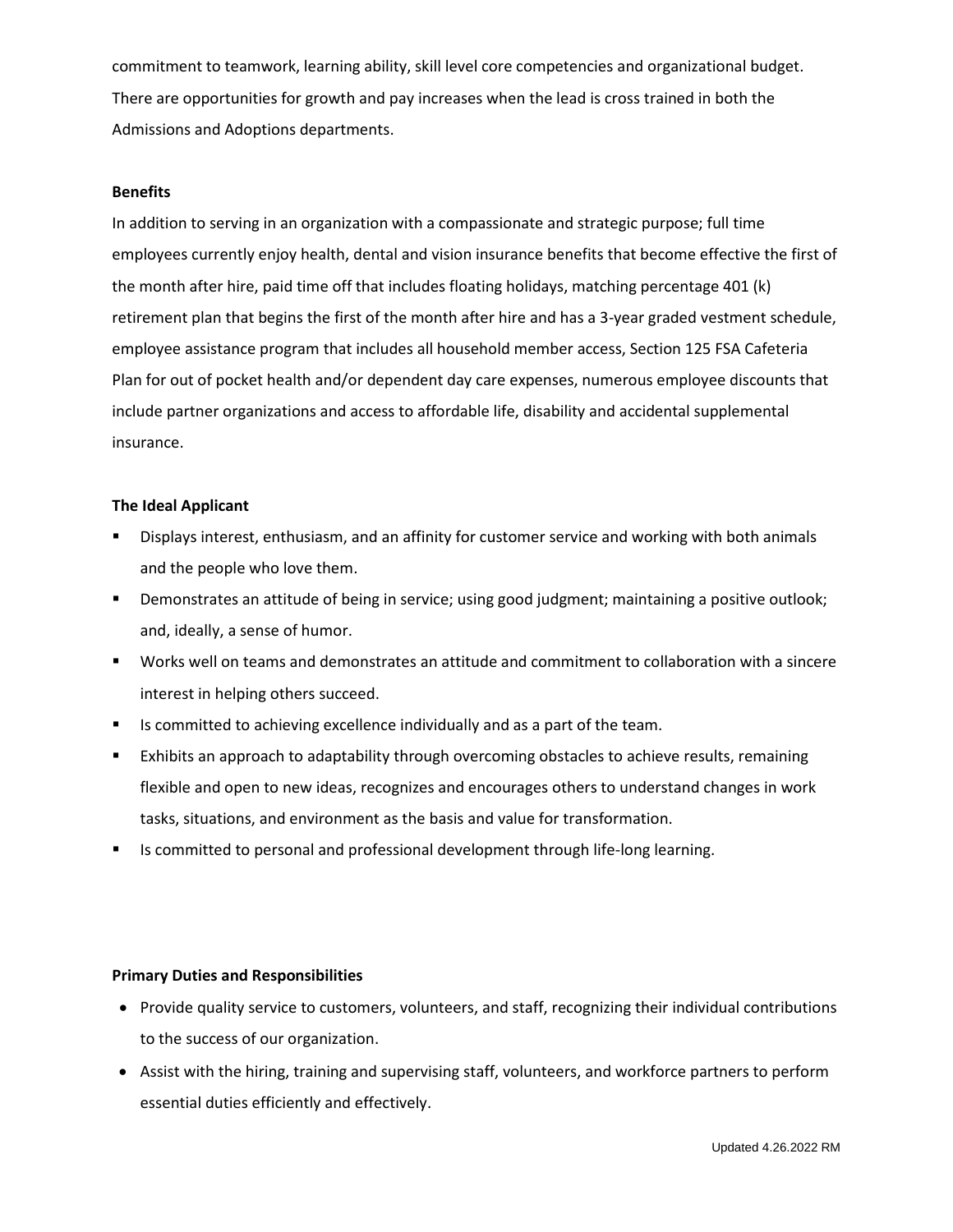- Assist Customer Care Supervisor in overseeing and delegating the daily workflow of the adoptions staff, volunteers, and workforce partners.
- Recognize the need of other departments and work to adjust personnel to help when needed.
- Take immediate action to remedy shelter related issues, incidents, or equipment failures.
- Manage the daily flow at the adoption counter, setting up socials, reviewing animal files with adopters, setting up socials and adoptions, and answer customer questions both in person and on the telephone.
- Delegate assignments and adoptions to the team, but also work side by side with team members to complete tasks on the daily checklist.
- Keep appropriate teams informed of animal behavior, and health concerns and maintain accurate computer records.
- Always Represent HSSW in a professional and courteous manner. Provide quality service to customers, volunteers, workforce partners and fellow employees, recognizing their individual contribution to the overall success of our organization.
- Follow, teach, and enforce all safety guidelines to ensure a safe work environment. Take immediate action to address any safety concern or noncompliance of safety rules that could put an employee, volunteer, workforce partner, client, animal, or the organization at risk.
- Monitor staff breaks and lunches to ensure that team is taking appropriate rest periods.
- Perform other duties and special projects as assigned.

# **Required Attributes**

- Must have excellent interpersonal, communication and leadership skills
- Must be committed to maintaining the integrity of the HSSW's mission and goals
- Must be able to engage professionally and competently with community partners, volunteers, potential donors, and the public.
- Must communicate effectively in written and oral form and possess the knowledge, skills, and ability to present complex information to a variety of audiences.
- Must have a high level of integrity and maturity to handle sensitive and confidential situations.
- Show the ability to thrive in a fast-paced environment with a flexible approach to problem-solving.
- Work well on teams and display a commitment to collaboration with a sincere interest in helping others succeed.

# **Required Qualifications**

• Must possess a valid driver's license and HSSW insurable driving record.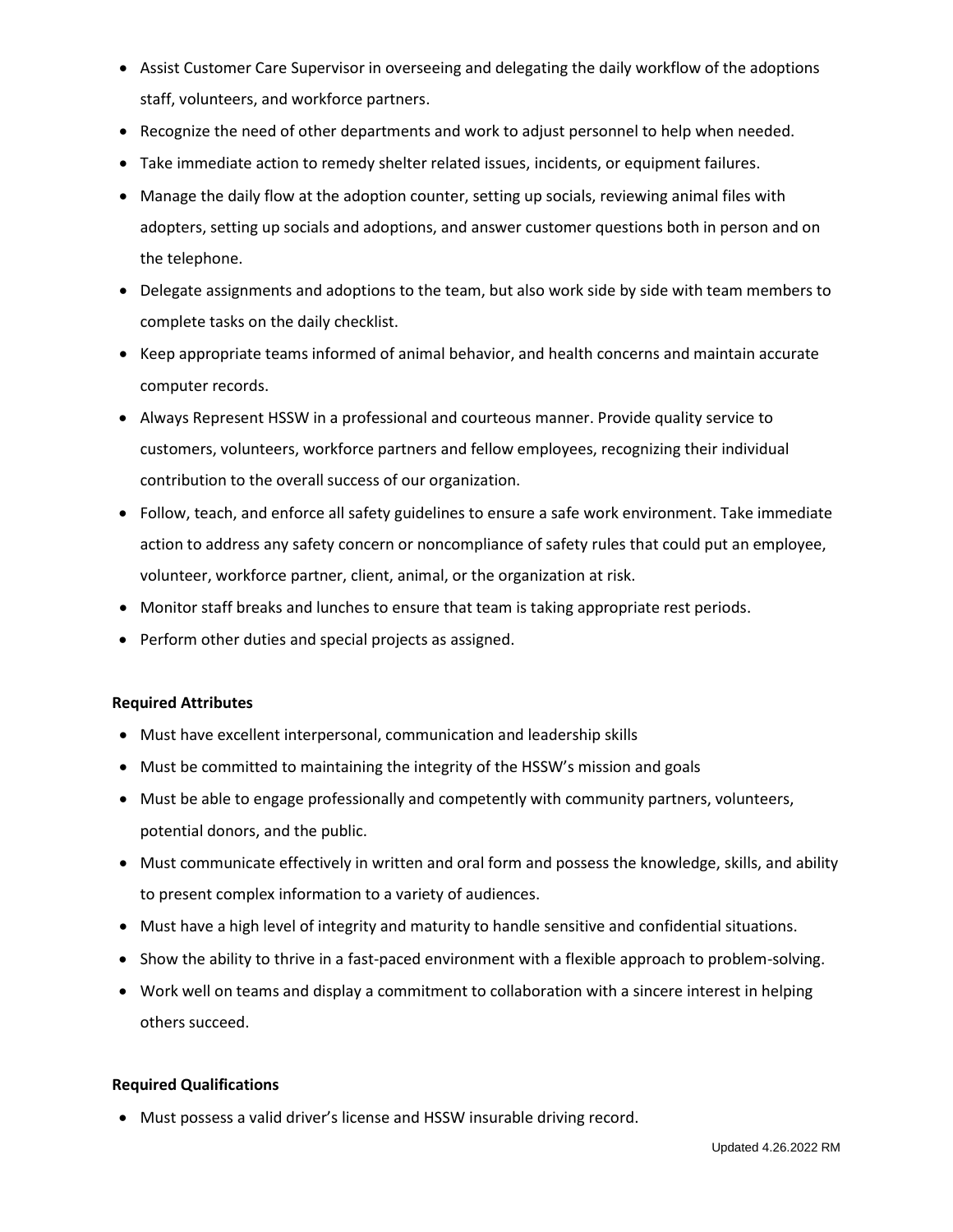## **HSSW Culture**

**Vision:** A community where everyone loves and cares for animals. **Mission:** Rescue: Return. Restore. Rehome. Reconnect. One animal at a time. **Values:** Compassion: Collaboration. Excellence. Service. Integrity.

We endeavor to seek excellence in all we do; we strive to maintain a positive attitude while doing it; we seek out opportunities to be in-service to one another; we depend on teamwork & collaboration in setting and achieving goals; with leadership as a core value, we recognize that everyone can lead by setting an example of excellence, attitude, service, teamwork & collaboration.

## **Physical Demands and Working Conditions:**

The Customer Care Team Lead/Adoptions must be able to speak to customers, stand, walk, sit, talk and hear, stoop, bend, squat, kneel, stretch, grasp and grip, put fingers together firmly and reach above and below shoulder level and lift, push or pull 25-50 pounds for situations of setting up for events and moving supplies/materials, and be able to perform physical work: scrubbing, mopping, bending, lifting, walking and standing for up to 10 hours per day, repetitively use hands to operate computers; use computer keyboard for extensive periods of time, flex the neck upward and downward; twist the neck and the waist. Reasonable accommodations may be made for enable individuals with disabilities to perform the essential functions.

Work is performed in a standard office environment, with exposure to environmental conditions that include working near animals. Primary workplace is at an animal shelter that operates 7 days per week, with potential exposure to fractious animals; high noise levels; zoonotic diseases; animal bites and scratches; cleaning chemicals and allergens. Potential exposure of infectious diseases to owned animals.

*This job description in no way states or implies that these are the only duties to be performed by the employee occupying this position. Employees will be required to follow any other job-related duties required by their supervisor. This document does not create an employment contract implied or otherwise, other than an "atwill" relationship. HSSW participates in E-Verify.*

If you feel you are the ideal candidate and you meet the qualifications for this position, please submit application by email to [jobs@southwesthumane.org](mailto:jobs@southwesthumane.org) *with your first and last name in the subject line followed by "Customer Care Team Lead".* If you prefer you may place your application in an envelope to